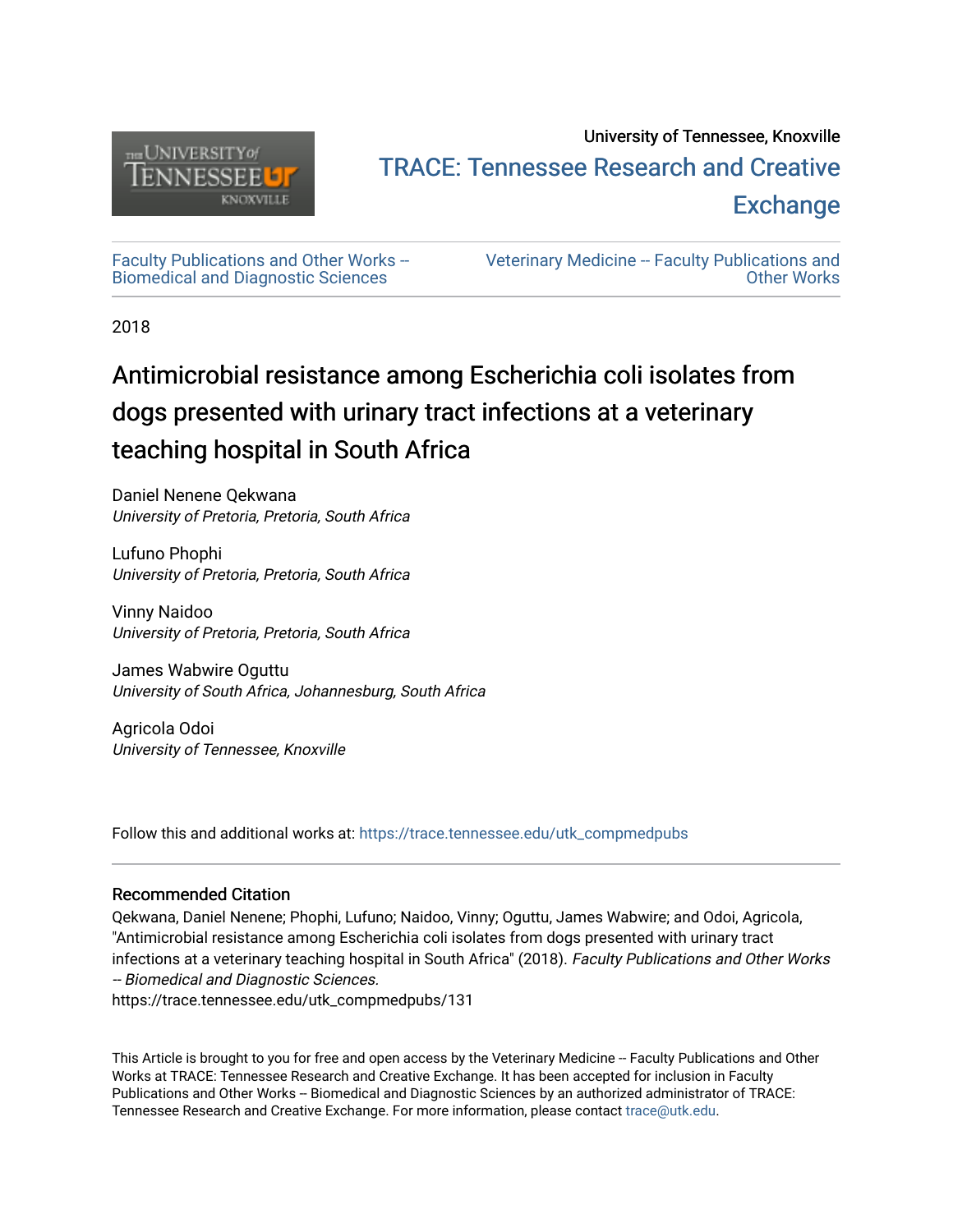## **RESEARCH ARTICLE Example 2014 CONSIDERING CONSIDERING CONSIDERING CONSIDERING CONSIDERING CONSIDERING CONSIDERING CONSIDERING CONSIDERING CONSIDERING CONSIDERING CONSIDERING CONSIDERING CONSIDERING CONSIDERING CONSIDE**



# Antimicrobial resistance among Escherichia coli isolates from dogs presented with urinary tract infections at a veterinary teaching hospital in South Africa

Daniel Nenene Qekwana<sup>1</sup>, Lufuno Phophi<sup>1</sup>, Vinny Naidoo<sup>2</sup>, James Wabwire Oguttu<sup>3</sup> and Agricola Odoi<sup>1,4\*</sup>

#### Abstract

Background: This study investigated the burden and predictors of canine E. coli urinary tract infections (UTI) and antimicrobial resistance among dogs presented at a veterinary teaching hospital in South Africa, 2007–2012.

Methods: The Cochran-Armitage trend test was used to investigate temporal trends while logistic regression models were used to investigate predictors (age, sex, breed, year) of E. coli infections and antimicrobial resistance (AMR).

Results: A total of 22.3% (168/755) of the urinary specimens tested positive for E. coli. A significant ( $p = 0.0004$ ) decreasing temporal trend in the percentage of E. coli positive isolates was observed over the study period. There were high levels of AMR to penicillin-G (99%), clindamycin (100%), tylosine (95%), cephalothin (84%) but relatively low levels of resistance to enrofloxacin (16%), orbifloxacin (21%). Almost all (98%, 164/167) the isolates exhibited multidrug resistance (MDR), while only 11% (19/167) and 2% (4/167) exhibited extensive drug resistance (XDR) and pan-drug resistance (PDR), respectively.

Conclusions: Although, the risk of E. coli UTI declined during the study period, the risk of AMR increased. The high levels of AMR and MDR as well as the presence of XDR and PDR is concerning as these have the potential of affecting prognosis of UTI treatments.

Keywords: Antimicrobial resistance, E.coli, Urinary tract infections, Dog, Canine, Multidrug resistance, Extensive drug resistance, Pan-drug resistance

#### Background

Although recent studies show that Enterococcus spp. and Pseudomonas spp. are increasingly becoming prominent in urinary tract infections (UTI) in dogs, Escherichia coli remains the most common cause of UTI in dogs  $[1-4]$  $[1-4]$  $[1-4]$  $[1-4]$  $[1-4]$ . These infections are caused by uropathogenic E. coli (UPEC), which differ from intestinal E. coli strains as they contain extra virulence genes, allowing a successful transition from the intestinal tract to the urinary tract [\[5](#page-6-0)]. The perianal and genital areas are the principal reservoirs of the E.coli organism known to cause UTI [\[5](#page-6-0)]. Animals with

<sup>1</sup> Section Veterinary Public Health, Department of Paraclinical Sciences, Faculty of Veterinary Science, University of Pretoria, Pretoria, South Africa 4 Department of Biomedical and Diagnostic Sciences, College of Veterinary Medicine, University of Tennessee, Knoxville, USA

compromised immune systems are at higher risks of UTI than those that are not immune-compromised. In these animals, the organisms are able to multiply and persist in a portion of the urinary tract resulting in clinical disease [[6,](#page-6-0) [7](#page-6-0)]. Urinary tract infections can be divided into upper and lower tract infections. The former affects the kidneys and ureters while the latter affects the bladder, urethra and vagina [[2](#page-5-0), [3,](#page-5-0) [8](#page-6-0)–[10](#page-6-0)]. Clinical signs of E. coli UTI in dogs may include acute cystitis, pyelonephritis and urosepsis. These three clinical signs are distinct indicators of UTI syndromes [\[1](#page-5-0)].

Antimicrobial agents such amoxycillin-clavulanic acid, tetracyclines, trimethoprim-potentiated sulphonamides and cephalexin are reported to be effective against E. coli UTI [\[11](#page-6-0)–[13](#page-6-0)]. However, there are concerns of increased antimicrobial resistance among E. coli isolates to



© The Author(s). 2018 Open Access This article is distributed under the terms of the Creative Commons Attribution 4.0 International License [\(http://creativecommons.org/licenses/by/4.0/](http://creativecommons.org/licenses/by/4.0/)), which permits unrestricted use, distribution, and reproduction in any medium, provided you give appropriate credit to the original author(s) and the source, provide a link to the Creative Commons license, and indicate if changes were made. The Creative Commons Public Domain Dedication waiver [\(http://creativecommons.org/publicdomain/zero/1.0/](http://creativecommons.org/publicdomain/zero/1.0/)) applies to the data made available in this article, unless otherwise stated.

<sup>\*</sup> Correspondence: [aodoi@utk.edu](mailto:aodoi@utk.edu) <sup>1</sup>

Full list of author information is available at the end of the article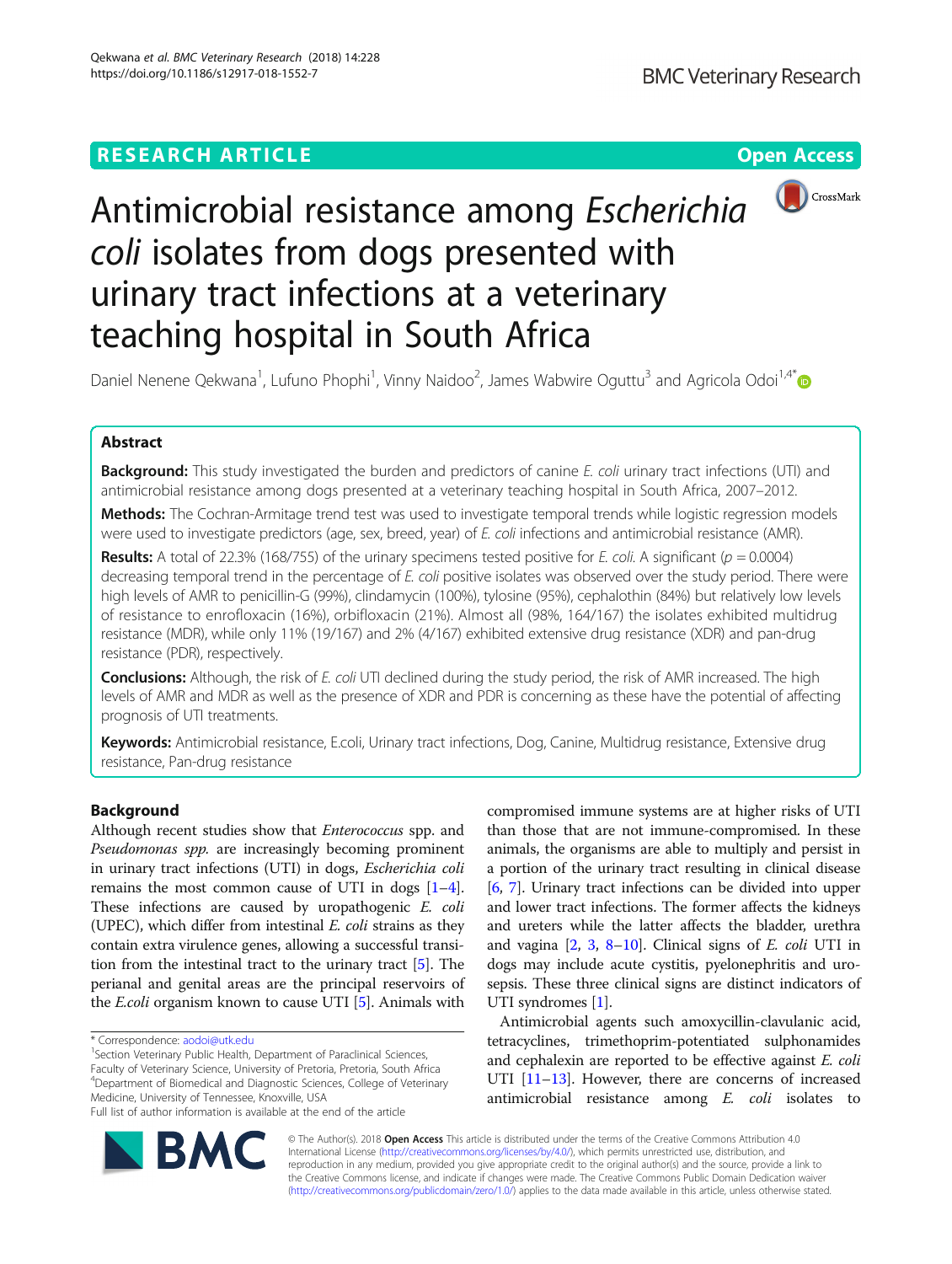fluoroquinolones in dogs with UTI [[1\]](#page-5-0). Unfortunately, there is limited information on the burden and predictors of antimicrobial resistance (AMR), multidrug resistance (MDR) and extensive drug resistance (XDR) among companion animals in South Africa. This is despite evidence of transfer of resistance between animals and their owners. Therefore, the objective of this study was to investigate the burden of E. coli infections and antimicrobial drug resistance among dogs presented with UTI at a veterinary teaching hospital in South Africa.

#### Methods

#### Data source and management

This study used retrospective data from the bacteriology laboratory of a veterinary teaching hospital in South Africa. Client owned dogs from Gauteng Province with suspected UTI whose specimens were tested at the laboratory between January 2007 and December 2012 were included in the study. Since this study used retrospective laboratory records, it did not directly involve animals and thus posed no risk to client animals. The data were assessed for duplicates and missing information. Only complete records were selected for inclusion in this study. The following variables were extracted from the records: age (in months), sex, breed and the date of specimen submission. The breed classification used in the study was adapted from the American Kennel Club (AKC) and included the following categories: working, sporting, herding, hound, toy, terrier, nonsporting and mixed breeds [[14](#page-6-0)].

#### Escherichia coli identification and antimicrobial susceptibility testing

Escherichia coli were isolated and identified using standard bacteriological methods and suspected E. coli colonies were subjected to different biochemical tests as described by Quinn et al. [\[15\]](#page-6-0). The E. coli reference strain (ATCC 25922) was used for quality control.

E. coli isolates were subjected to antimicrobial susceptibility testing against a panel of 15 drugs using the disc diffusion method (Kirby-Bauer method). The panel included the following antibiotics: amikacin (30 μg), doxycycline (30 μg), enrofloxacin (5 μg), gentamicin (10 μg), ampicillin (10 μg), penicillin G (10 μg), trimethoprimsulphamethoxazole (co-trimoxazole) (25 μg), chloramphenicol (30 μg), cephalothin (30 μg), kanamycin (30 μg), clindamycin (2 μg), lincospectin (lincomycin hydrochloride and spectinomycin sulfate) (100 μg), orbifloxacin (5 μg), Synulox (amoxicillin/clavulanic acid) (20/10 μg) and tylosin (15 μg) (Oxoid Ltd., Cambridge, UK). To determine the susceptibility profiles of the isolates, the bacteriology laboratory that processed the specimens followed the Clinical and Laboratory Standards Institute (CLSI) procedures for isolation, testing and classification (2013, Clinical Institute Laboratory Standards 2007, Clinical Institute Laboratory Standards 2011, Clinical Institute Laboratory Standards 2010, Clinical Institute Laboratory Standards 2012, Clinical Institute Laboratory Standards 2008, Clinical Institute Laboratory Standards 2009). Based on the laboratory assessments, E. coli isolates were classified as Susceptible, Intermediate or Resistant. Isolates that exhibited intermediate resistance were re-classified as resistant. Multidrug resistance (MDR) was defined as resistance to at least one agent in more than three antimicrobial categories [[16](#page-6-0)]. Extensive drug resistance (XDR), on the other hand, was defined as resistance to all but two of the tested antimicrobial agents in each category while pan-drug (PDR) resistance was defined as resistance to all antimicrobial categories tested [\[16\]](#page-6-0).

#### Data analysis

#### Descriptive analysis

Crude and factor-specific proportions of E. coli UTI and AMR as well as their 95% confidence intervals were computed. The factors assessed were age, sex, breed and year. Associations between UTI and AMR and each of the above factors were assessed using the Chi-square or Fishers Exact tests as appropriate. The temporal trends in the proportions of E. coli UTI and AMR between 2007 and 2012 was assessed using Cochran–Armitage trend tests. Significance was set at  $\alpha = 0.05$  for all statistical tests.

#### Predictors of infection

The predictors of E. coli UTI were assessed using logistic regression models. A simple binary logistic regression was first fit to assess the association between infection status (yes/no) and covariates age, sex, breed and year. Predictors with a p-value less than 0.20 were considered for inclusion in the multivariable logistic regression model. A manual backwards elimination approach was then used to build a multivariable logistic regression model containing variables that had potential univariable associations ( $p < 0.2$ ) with the outcome. At this stage significance was set at  $α = 0.05$ . To assess for confounding, the changes in parameter estimates of the predictors in the model with and without the suspected confounding variable were compared. Changes of 20% in the estimates were considered indicative of significant confounding and hence the suspected confounding variables were retained in the final model. Adjusted odds ratios and 95% confidence intervals were calculated for all predictors retained in the final model. Statistical significance was assessed using Wald Chi-Squared Test at  $\alpha = 0.05$ . Hosmer-Lemeshow test was used to assess goodness-of-fit of the final model.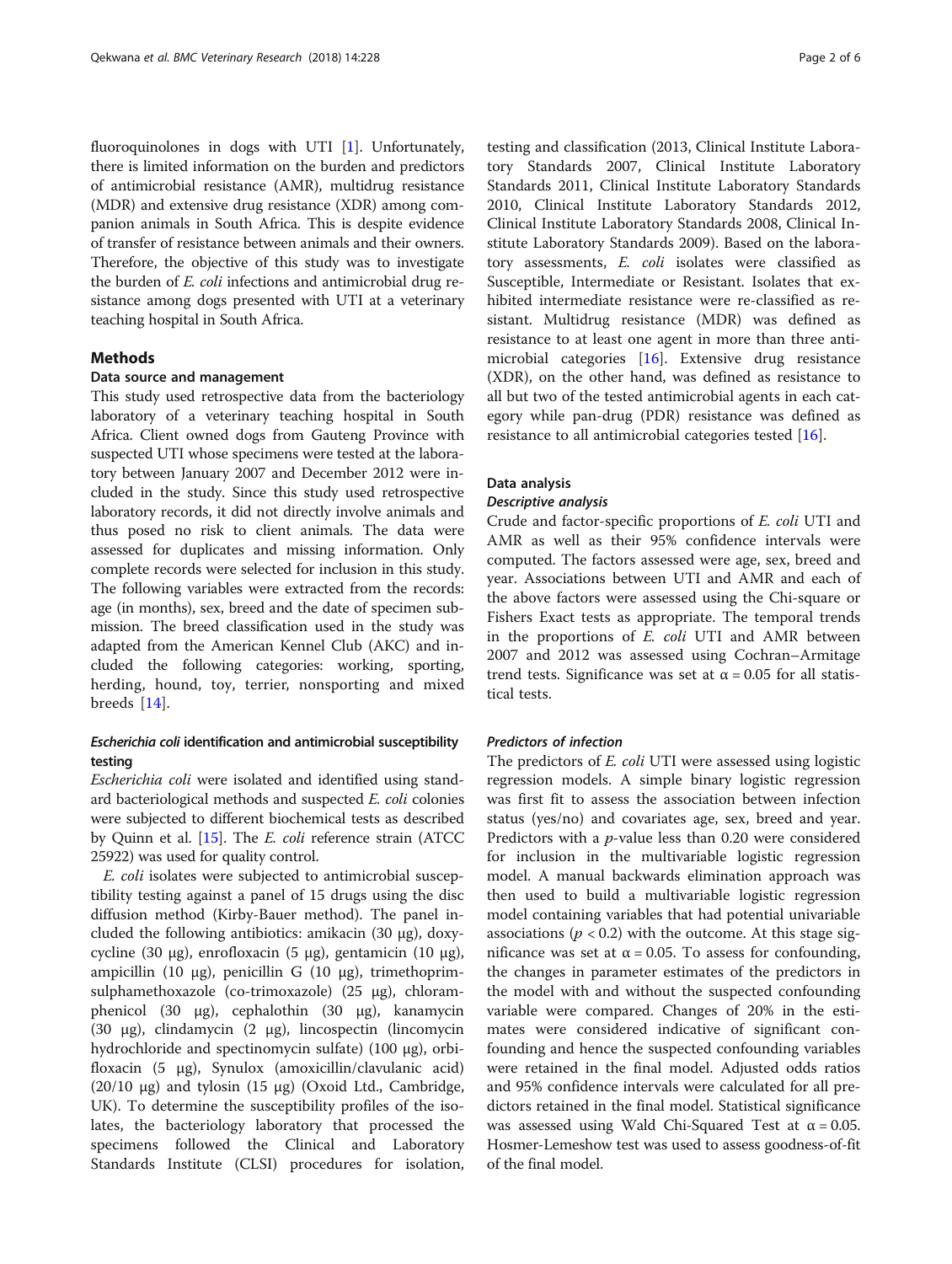#### **Results**

#### Descriptive analysis

The median age of dogs tested was 72 months (Interquartile range: 32–116). More males (58%) than females (42%) were tested (Table 1). The working breeds constituted the highest proportion (24%) of dogs tested followed by the hound (14%), herding (13%) and sporting (13%) breeds. The highest proportion (23%) of specimens was tested in 2010, followed by 2007 and 2009 each with 20% specimens tested (Table 1).

#### Risks of Escherichia coli UTI

Twenty two percent (22%;  $n = 168/755$ ) of the urinary specimens tested positive for *E. coli.* Based on simple association assessments, there was no significant association between risk of *E. coli* UTI and breed ( $p = 0.283$ ). On the other hand, there was a significant association between risk of  $E$ . *coli* UTI and both year ( $p < 0.001$ ) and sex  $(p = 0.054)$  (Table 2).

#### Antimicrobial resistance

The majority of E. coli isolates were resistant to penicillin-G (99.4%), clindamycin (100%), tylosine (95.0%), cephalothin (84%), amoxycillin-ampicillin (70%), doxycycline (68%) and lincospectin (63%). However, low levels of resistance were observed against enrofloxacin (16%),

| Table 1 Profile of all specimens tested for Escherichia coli |
|--------------------------------------------------------------|
| urinary tract infections at the bacteriology laboratory of a |
| veterinary teaching hospital in South Africa, 2007-2012      |

| Variable            | Number<br>of Specimens | Percentage<br>of Specimens |
|---------------------|------------------------|----------------------------|
| Sex ( $n = 676$ )   |                        |                            |
| Female              | 393                    | 58.1                       |
| Male                | 283                    | 41.9                       |
| Breed ( $n = 677$ ) |                        |                            |
| Working             | 162                    | 23.9                       |
| Hound               | 97                     | 14.3                       |
| Herding             | 89                     | 13.2                       |
| Sporting            | 87                     | 12.9                       |
| Terrier             | 85                     | 12.6                       |
| Toy                 | 80                     | 11.8                       |
| Nonsporting         | 45                     | 6.7                        |
| Crossbreed          | 32                     | 4.7                        |
| Year ( $n = 683$ )  |                        |                            |
| 2010                | 156                    | 22.8                       |
| 2007                | 137                    | 20.1                       |
| 2009                | 137                    | 20.1                       |
| 2008                | 110                    | 16.1                       |
| 2011                | 97                     | 14.2                       |
| 2012                | 46                     | 6.7                        |

| Page 3 of 6 |  |  |  |
|-------------|--|--|--|
|-------------|--|--|--|

| Table 2 Distribution of the proportion Escherichia coli Urinary |
|-----------------------------------------------------------------|
| Tract Infections by sex, breed and time among dogs admitted     |
| to a veterinary teaching hospital, 2007–2012                    |

| Variable    | Number<br>Tested | Number<br>Positive | Percentage<br>Positive | P-values |
|-------------|------------------|--------------------|------------------------|----------|
| Sex         |                  |                    |                        |          |
| Female      | 393              | 80                 | 20.36                  | 0.054    |
| Male        | 283              | 50                 | 17.67                  |          |
| Breed       |                  |                    |                        |          |
| Working     | 162              | 43                 | 26.54                  | 0.283    |
| Hound       | 97               | 16                 | 16.49                  |          |
| Herding     | 89               | 17                 | 19.1                   |          |
| Sporting    | 87               | 17                 | 19.54                  |          |
| Terrier     | 85               | 17                 | 20                     |          |
| Toy         | 80               | 10                 | 12.5                   |          |
| Nonsporting | 45               | 7                  | 15.56                  |          |
| Crossbreed  | 32               | 6                  | 18.75                  |          |
| Year        |                  |                    |                        |          |
| 2007        | 137              | 39                 | 28.47                  | < 0.001  |
| 2008        | 110              | 27                 | 24.55                  |          |
| 2009        | 137              | 19                 | 13.87                  |          |
| 2010        | 156              | 29                 | 18.59                  |          |
| 2011        | 97               | 19                 | 19.59                  |          |
| 2012        | 46               | 0                  | 0                      |          |

orbifloxacin (21%), trimethoprim-sulphamethoxazole (25%) and chloramphenicol (25%) (Table [3\)](#page-4-0).

Resistance to Lincosamides (100%), Lincospectin (100%), Macrolide (95%), Cephalosporin (84%), Penicillin (70%), Tetracycline (68%) was very high. On the contrary, much lower resistance levels were observed against Amphenicol (25%), Aminoglycoside (22%) and Fluoroquinolone (13%) (Table [4\)](#page-4-0). With regard to multiple resistance, almost all E. coli isolates that were AMR exhibited MDR (98%, 164/167), while 11% (19/167) were XDR and only 2% (4/167) were PDR.

#### Predictors of Escherichia coli infection and antimicrobial resistance

Based on the multivariable logistic model, age ( $p = 0.465$ ), sex ( $p = 0.318$ ) and breed ( $p = 0.300$ ) all showed no evidence of significant association with odds of E. coli UTI. However, there was a significant association between the odds of E. coli UTI and time (years) with the odds of infection significantly  $(p \lt 0.001)$  decreasing  $(OR = 0.78,$ 95% CI: 0.68–0.89) during the study period.

None of the variables assessed: age ( $p = 0.972$ ), sex  $(p = 0.282)$ , breed  $(p = 0.309)$  and year  $(p = 0.394)$  had a significant association with the odds of multi-drug resistance among E. coli isolates.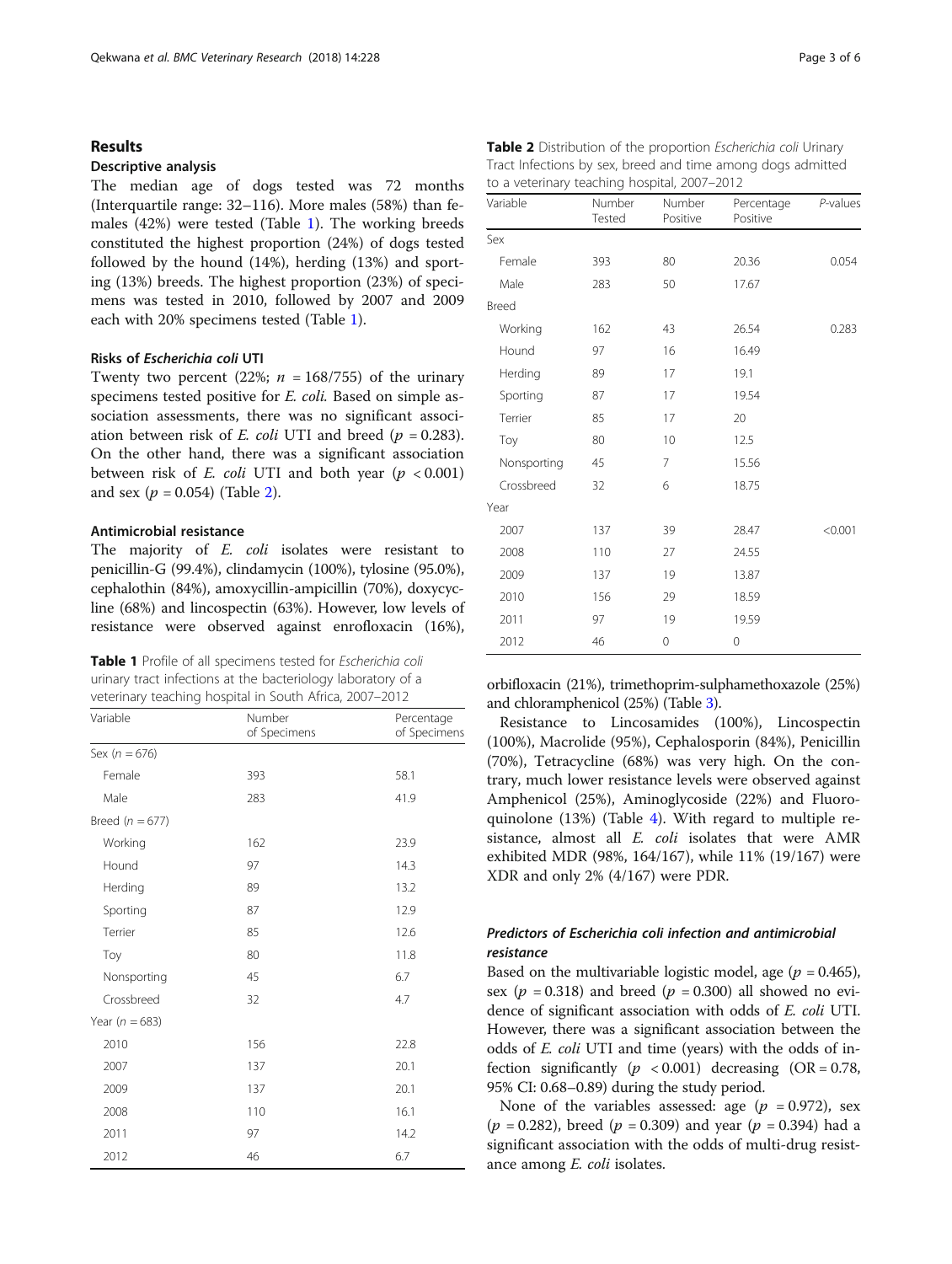<span id="page-4-0"></span>

| Table 3 Antimicrobial resistance patterns of Escherichia coli |
|---------------------------------------------------------------|
| from urine specimens of clinical cases of dogs admitted to a  |
| veterinary teaching hospital, 2007-2012                       |

| Antimicrobial                  | Number<br>Tested | Number<br>Resistant | Percent<br>Resistant |
|--------------------------------|------------------|---------------------|----------------------|
| Penicillin G                   | 164              | 163                 | 99.4                 |
| Clindamycin                    | 160              | 160                 | 100                  |
| Tylosine                       | 161              | 153                 | 95.0                 |
| Cephalothin                    | 166              | 139                 | 83.7                 |
| Amoxycillin                    | 164              | 115                 | 70.1                 |
| Doxycycline                    | 166              | 112                 | 67.5                 |
| Lincospectin                   | 164              | 104                 | 63.4                 |
| Synulox                        | 163              | 95                  | 58.3                 |
| Kanamycin                      | 163              | 91                  | 55.8                 |
| Amikacin                       | 166              | 61                  | 36.8                 |
| Gentamicin                     | 166              | 47                  | 28.3                 |
| Trimethoprim-Sulphamethoxazole | 166              | 41                  | 24.7                 |
| Orbifloxacin                   | 162              | 34                  | 21.0                 |
| Chloramphenicol                | 118              | 29                  | 24.6                 |
| Enrofloxacin                   | 167              | 27                  | 16.2                 |

#### **Discussion**

In this study, we investigated the burden and predictors of E. coli UTI and their antimicrobial resistance patterns from dogs presented at a veterinary teaching hospital in South Africa. The results of this study will support management and treatment of UTIs in dogs presented at the veterinary hospital.

In this study, we observed a lower proportion of E. coli positive samples (22%) than the 27% reported by Stiffler et al. [\[17\]](#page-6-0), 56% reported by Seguin et al. [\[13\]](#page-6-0), 44% reported by Johnson et al. [\[2](#page-5-0)] in the USA and 62% reported by

Table 4 Antimicrobial resistance of Escherichia coli isolates from urine specimens of canine clinical cases admitted to the veterinary teaching hospital, 2007–2012

| Antibiotic Class   | Number<br>Tested | Number<br>Resistant | Percent<br>Resistant |
|--------------------|------------------|---------------------|----------------------|
| Lincosamides       | 160              | 160                 | 100                  |
| Lincospectin       | 104              | 104                 | 100                  |
| Macrolides         | 161              | 153                 | 95.0                 |
| Cephalosporins     | 166              | 139                 | 83.7                 |
| Penicillins        | 167              | 117                 | 70.1                 |
| Tetracyclines      | 166              | 112                 | 67.5                 |
| Synulox            | 163              | 95                  | 58.3                 |
| Potentiated sulpha | 166              | 41                  | 24.7                 |
| Amphenicols        | 118              | 29                  | 24.6                 |
| Aminoglycoside     | 167              | 36                  | 21.6                 |
| Fluoroquinolone    | 167              | 21                  | 12.6                 |

Gibson et al. [[1](#page-5-0)] in Australia. The differences in the results may be due to differences in study designs. The studies by Stiffler et al. [[17](#page-6-0)] and Seguin et al. [[13\]](#page-6-0) were longitudinal studies investigating risk before hospitalization and after surgery, while our study investigated E. coli UTI among hospitalized dogs in a veterinary teaching hospital. It is also possible that the presence of underlying disorders in the study by Stiffler et al. [[17\]](#page-6-0) and Seguin et al. [\[13\]](#page-6-0), which our study did not investigate, could explain the differences in the proportions of E. coli positive samples. Dogs with underlying medical conditions such as diabetes mellitus, hyper-adrenocorticism and pre-existing urinary tract diseases have a weaker immune system making them prone to E. coli infections [[13](#page-6-0)].

Thompson et al. [\[4\]](#page-6-0) reported an increase in the prevalence of UTI in dogs over the period of their study. However, in our study, we observed a decrease in the proportion of E. coli positive samples. This could be due to improved health and welfare of the dogs visiting the hospital.

The results of this study show that age, breed and sex were not significantly associated with the odds of E. coli UTI among dogs presented at the hospital in South Africa. This is consistent with findings by Stiffler et al. [[17\]](#page-6-0) who reported no significant association between *E*. coli UTI and age, breed or weight of the dog. However, Stiffler et al. [[17\]](#page-6-0) reported that female dogs were 3 times more likely to contract *E. coli* related UTI compared to male dogs. By contrast, Johnson et al. [\[2](#page-5-0)] observed that the risk of E. coli UTI was higher in males compared to female dogs. These findings suggest that there may be sex predisposition for E. coli related UTI although our study did not identify such a relationship. Sex related risk of E. coli UTI has been shown to be related to the differences in the anatomic structure between male and female dogs. This makes manually expressing of female bladder easier for urine sample collection than intermittent catheterization needed in male dogs [[17\]](#page-6-0). Moreover, indwelling urinary catheters during diuresis or administration of corticosteroid are also major risk factors of UTI in dogs. These may be due to conformational changes, altered normal flora, or decreased immune response [[7,](#page-6-0) [17,](#page-6-0) [18](#page-6-0)]. Contrary to the findings of our study, Stiffler et al. [\[17](#page-6-0)] reported that dogs ≤3 years were more likely to present with UTI compared to dogs > 3 years.

While resistance to penicillin-G, clindamycin, tylosin, cephalothin, amoxycillin, ampicillin, doxycycline and lincospectin were common in the majority of the E. coli isolates in this study, a study in Sweden reported low levels of resistance to ampicillin (17%), and tetracycline  $(7%)$  among E. coli UTI  $[12]$  $[12]$ . The reason for the higher resistance levels observed in this study is unclear and requires further investigation. However, low levels of resistance to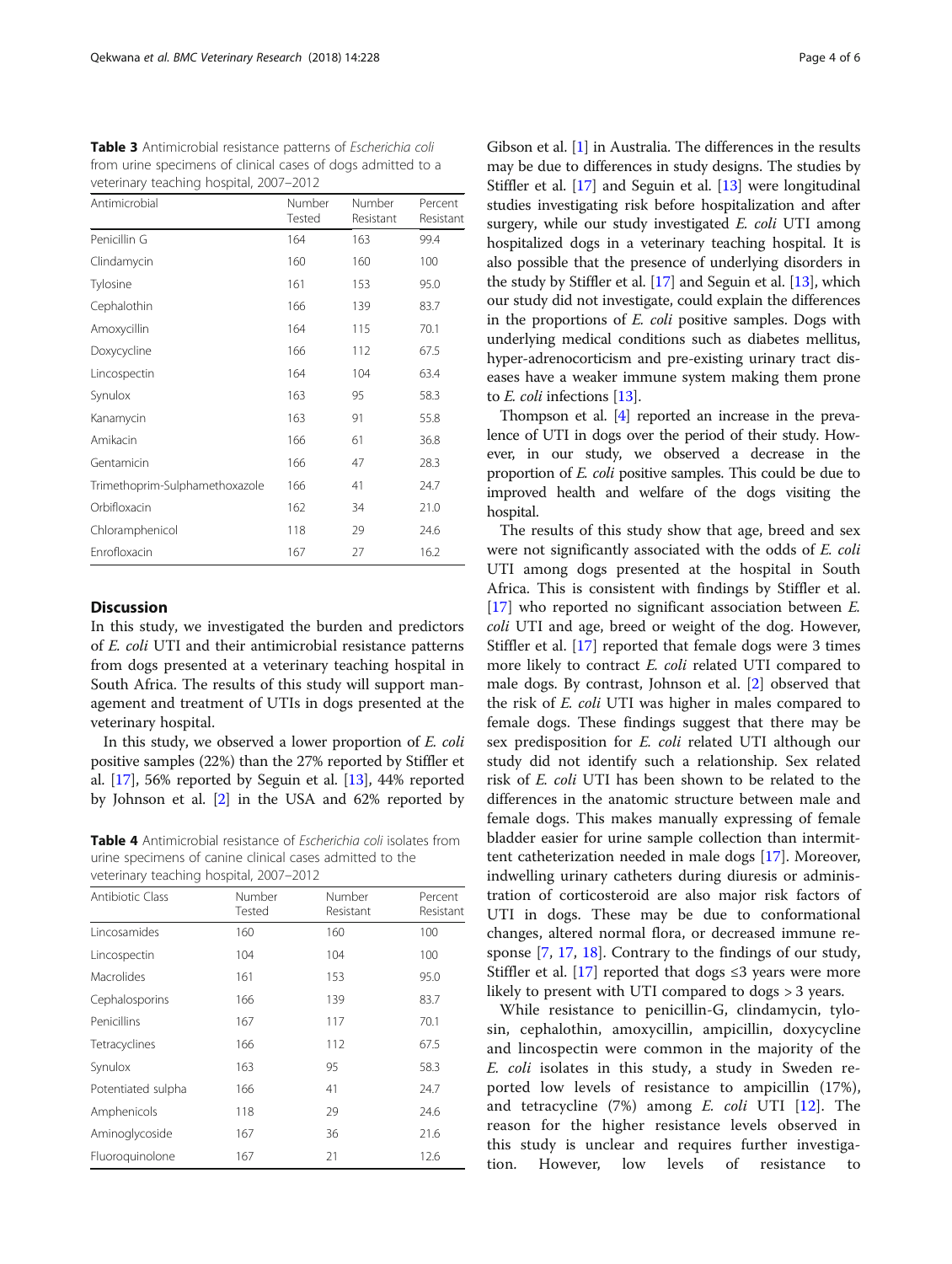<span id="page-5-0"></span>fluoroquinolones, sulpha trimethoprim and chloramphenicol observed in our study are similar to the findings of other studies [[11](#page-6-0), [13](#page-6-0), [19](#page-6-0)].

Although our findings are contrary to those of Wedley et al. [\[20](#page-6-0)] who observed a low proportion (18%) of E. coli that were MDR-among dogs with urinary tract infections, the high proportion of MDR (98%) in our study is not unusual. For example, Gibson et al. [1] and Wagner et al. [[21](#page-6-0)] also observed high proportions of MDR among E.coli isolates from dogs with UTIs. This observation has serious implications for clinical outcomes during treatment given that multiple drug resistance has a negative effect on the prognosis of E. coli UTI in veterinary medicine [[22](#page-6-0)-[24](#page-6-0)]. Of even greater concern among the findings of the present study is the presence of XDR  $(11%)$  and PDR  $(2%)$  E. coli isolates. The proportion of XDR isolates observed in this study is higher than the 2% reported by Thungrat et al. [\[25](#page-6-0)] in the USA. Furthermore, the ability of E. coli isolates to transfer resistance genes among themselves and other species of bacteria [[26\]](#page-6-0), makes the levels of XDR and PDR observed in this study of great veterinary public health concern.

In the present study, no previous history of antimicrobial usage among the dogs tested was available. Moreover, some cases might have been treated empirically prior to culture and susceptibility testing. In addition, isolates that exhibited intermediate resistance in this study were re-classified as resistant. Therefore, it is possible that this could have slightly biased the findings towards higher estimates of resistance levels among the E. coli isolates observed in this study. Nonetheless, the results of this study support previous studies that showed that E. coli is a common cause of UTI in dogs and contributes to the understanding of antimicrobial resistance patterns among E. coli UTI in the dog population presented at the veterinary teaching hospital in South Africa.

#### Conclusions

This study shows that the proportion of cases of E. coli UTI among dogs presented at the veterinary teaching hospital declined over the study period. However, high levels of E. coli isolates exhibiting MDR, XDR and PDR are of clinical and a veterinary public health concern. Therefore, urgent action needs to be taken to tackle the development of antimicrobial drug resistant E. coli infections in dogs. This may require development of antimicrobial stewardship programme at the teaching hospital and in the country.

#### Abbreviations

AKC: American Kennel Club; AMR: Antimicrobial resistance; CLSI: Clinical and Laboratory Standards Institute; E.coli: Escherichia coli; PDR: Pan-drug resistance; UPEC: Uropathogenic E. coli; UTI: Urinary tract infections; XDR: Extensive drug resistance

#### Acknowledgements

The authors would like to thank the Department of Tropical Diseases and Companion Animal Clinical Studies for providing access to the records used in this study.

#### Funding

The authors received no funding for this work.

#### Availability of data and materials

The datasets generated and/or analysed during the current study are not publicly available because they belong to a third party (the bacteriology lab of the University Pretoria Veterinary Academic Hospital) but are available from the lab on reasonable request by contacting Prof Vinny Naidoo at vinny.naidoo@up.ac.za. The authors do not have legal rights to share the data.

#### Authors' contributions

DNQ was involved in study design and data management and performed all statistical analyses and interpretation as well as preparation of the manuscript draft. LP was involved in study design and interpretation as well as preparation of the manuscript draft. VN was involved in study design and editing of the manuscript. JWO was involved in study design and editing of the manuscript. AO was involved in study design, data analysis and interpretation as well as extensive editing of the manuscript. All authors read and approved the final manuscript

#### Ethics approval

This study was approved by the Animal Ethics Committee of the University of Pretoria, Approval Number: V055–17. Owners of all animals treated at the Veterinary Teaching Hospital at the University of Pretoria sign a document indicating that they agree to the fact that samples collected for the purpose of diagnosis might, in addition, be used for research purposes.

#### Consent for publication

The manuscript does not contain individual personal identification data and hence consent for publication was not required.

#### Competing interests

The authors declare that they have no competing interests.

#### Publisher's Note

Springer Nature remains neutral with regard to jurisdictional claims in published maps and institutional affiliations.

#### Author details

<sup>1</sup>Section Veterinary Public Health, Department of Paraclinical Sciences, Faculty of Veterinary Science, University of Pretoria, Pretoria, South Africa. <sup>2</sup> Biomedical Research Centre (UPBRC), Faculty of Veterinary Science University of Pretoria, Pretoria, South Africa. <sup>3</sup>Department of Agriculture and Animal Health, College of Agriculture and Environmental Sciences, University of South Africa, Johannesburg, South Africa. <sup>4</sup>Department of Biomedical and Diagnostic Sciences, College of Veterinary Medicine, University of Tennessee, Knoxville, USA.

#### Received: 1 January 2018 Accepted: 24 July 2018 Published online: 31 July 2018

#### References

- Gibson JS, Morton JM, Cobbold RN, Sidjabat HE, Filippich LJ, Trott DJ. Multidrug-resistant E. Coli and enterobacter extraintestinal infection in 37 dogs. J Vet Intern Med. 2008;22:844–50. [https://doi.org/10.1111/j.1939-1676.](https://doi.org/10.1111/j.1939-1676.2008.00124.x) [2008.00124.x.](https://doi.org/10.1111/j.1939-1676.2008.00124.x)
- 2. Johnson JR, Kaster N, Kuskowski MA, Ling GV. Identification of urovirulence traits in Escherichia coli by comparison of urinary and rectal E. Coli isolates from dogs with urinary tract infection. J Clin Microbiol. 2003;41:337–45. <https://doi.org/10.1128/JCM.41.1.337-345.2003>.
- 3. Mao B-H, Chang Y-F, Scaria J, Chang C-C, Chou L-W, Tien N, Wu J-J, Tseng C-C, Wang M-C, Chang C-C, Hsu Y-M, Teng C-H. Identification of Escherichia coli genes associated with urinary tract infections. J Clin Microbiol. 2012;50: 449–56. [https://doi.org/10.1128/JCM.00640-11.](https://doi.org/10.1128/JCM.00640-11)